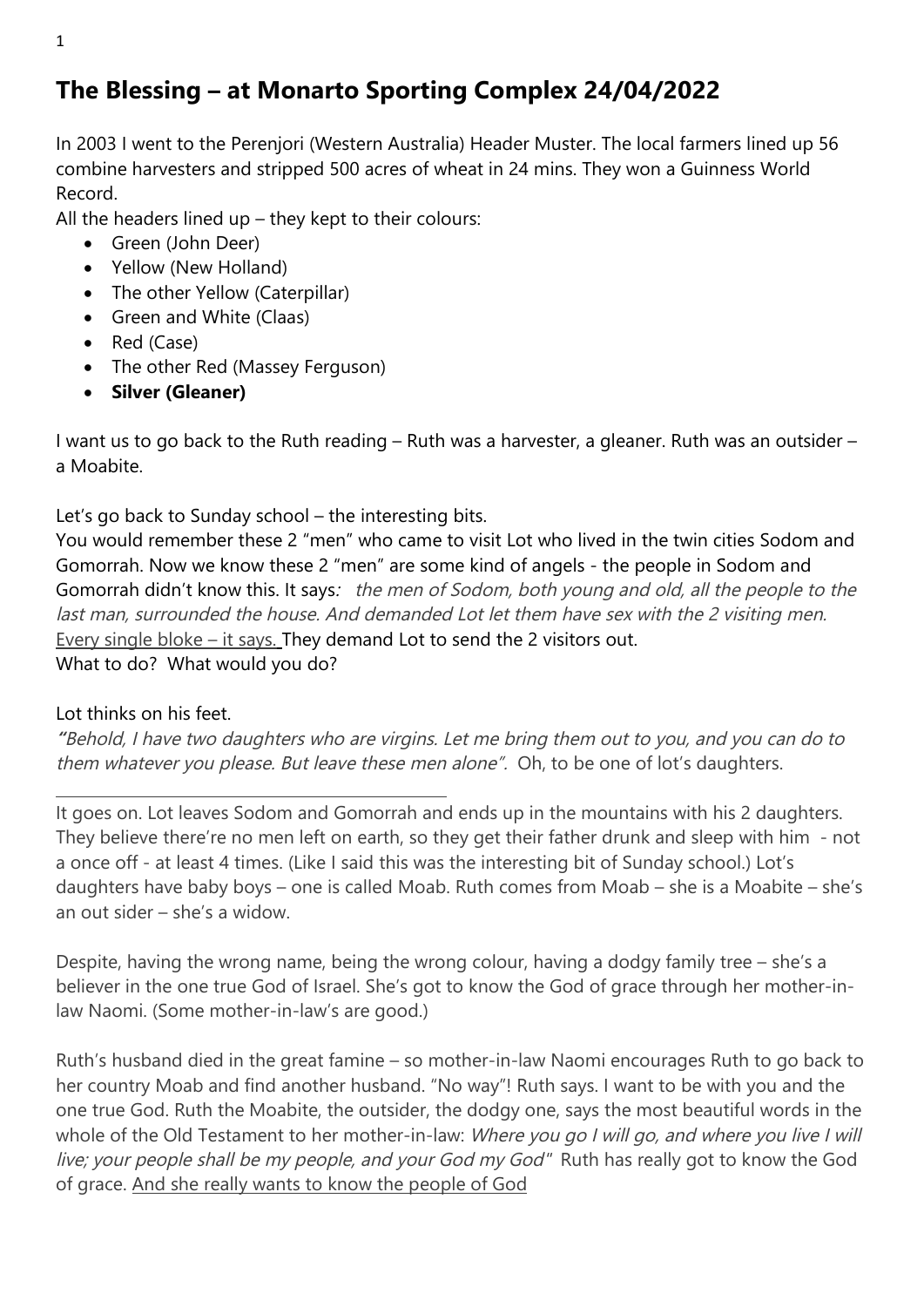She goes to Bethlehem with Naomi ready to start a new life as a widow – a stranger among God's people. She rocks up with nothing – she has one legal option available to her – Gleaning. Gleaning was the legal right for the widows, the poor, and homeless to go into the paddocks after harvest and pick up any grain left over – it was theirs to be had, legally. Here's the law in Leviticus 23:22 "When you reap your harvest, you shall not reap your field right up to its edge, nor shall you gather the gleanings after your harvest. You shall leave the gleanings for the widows, the poor, and for the homeless: I am the Lord your God."

God wrote that law down for his people. Why did God have to make it law? Why did God have to make compassion a legal requirement? Could it be that if he didn't the widows, the poor, the homeless would stave to death? Could it be that the people of God would exploit the poor?

Gleaning was Ruth's legal life-line – and into the harvested paddocks she goes. While it's all legal – we read in the story of Ruth that these women, alone in the paddocks, were still subject to abuse, even rape it says. Ruth an outsider, with a dodgy name, catches the eye of Boaz and he protects her. He even tells his men to "accidently on purpose" leave a bit of extra grain lying around.

To cut a fairly short story even shorter, Boaz marries Ruth. They have a son called Obed. Obed has a son called Jesse. Jesse has a son called David – God made a promise to David that from this line a Saviour will be born. Ruth was saved by God's law – God's imperative. We live under that same law today – "a new commandment I give unto that you love one another as I have loved you; by this people will know you are my disciples – by this they'll know you are Christians.

Ruth was saved by God's law – let her glean – let her take the crumbs – let her take whatever she needs to survive – and protect her while she does it.

We will officially bless this season soon. We are asking God to bless us so that we can be a blessing to others. If there's nothing for the outsider to glean from us – we don't deserve the blessing. I have been here 3 months (less Covid) in that short time I have seen the outsiders looking for something to glean, to survive, mostly they have been just looking for a scrap of love – they have been told in many and various ways to go away.

It's been 20 years since I was a vicar in this Murray Valley Lutheran Community and our numbers are decimated.

Has there been anything for people to glean – freely, over the years?

Have we made sure that there is something for desperate people?

Have we been like Boaz – have we "accidently on purpose" made sure there is something for those in need to glean.

Have we welcomed the gleaners – those looking for a scrap of love to survive?

Have we encouraged them to come see that the Lord is good.

Ruth looked at her Mother-in-law and said I want what she's got. I want to know the one true God of Israel. It is our imperative – "A new commandment I give unto you to love"

Are we asking God to bless us today so that we can be a blessing?

If not I don't want it.